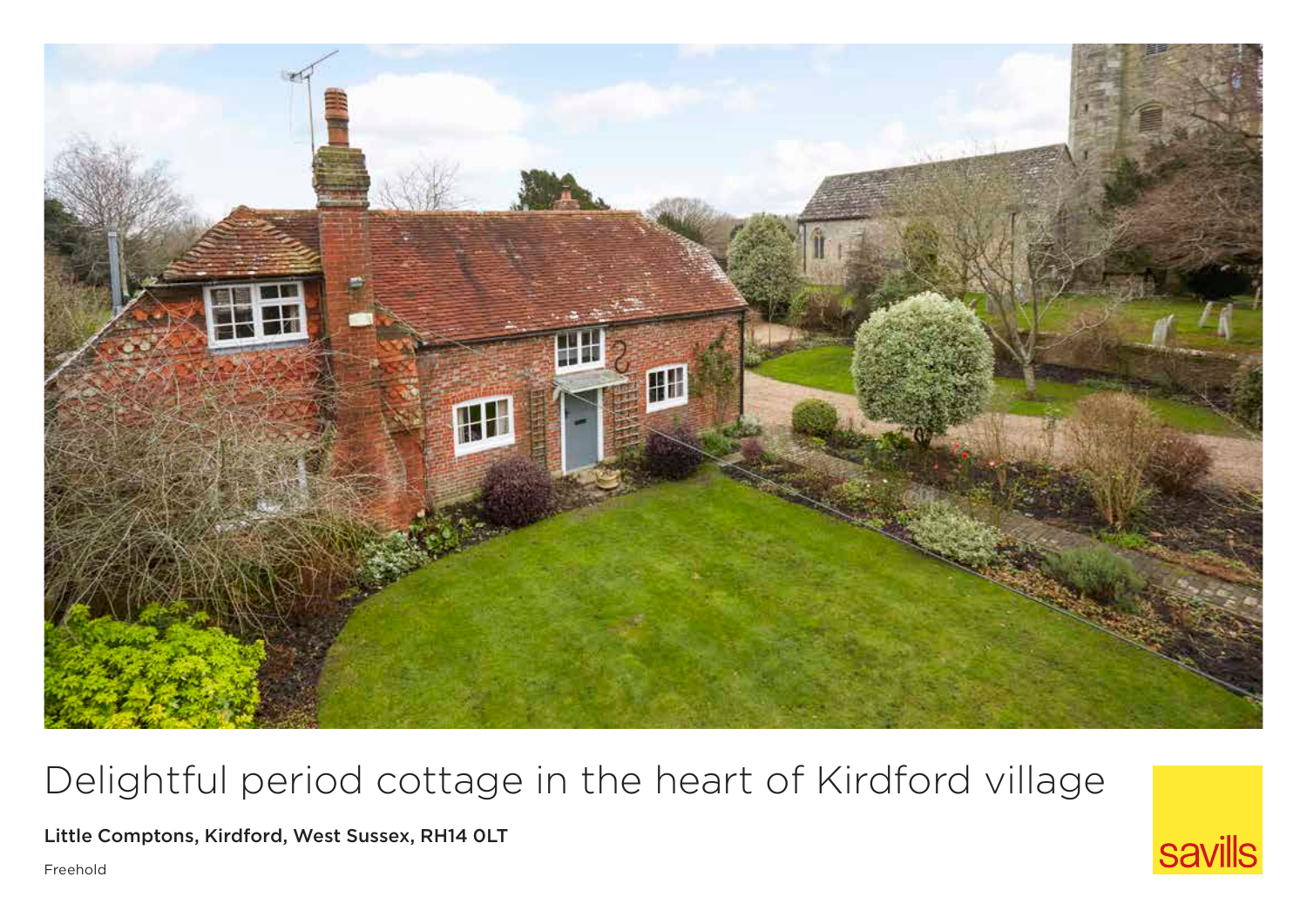Grade II listed • 3 bedrooms • Sitting room • Kitchen / dining room • Family room • 2 bathrooms • Double garage • Central village location

### **Description**

Situated adjacent to the medieval village church, Little Comptons enjoys a fantastic central position with quintessential village views. The property is Grade II listed and is believed to date from the 17th Century with later additions, and a number of period features.

Ground floor accommodation comprises a fantastic kitchen / dining room which has been recently updated and features bespoke solid wood units, stone floors, feature fireplace and gas fired Aga. The triple aspect drawing room has a fireplace with exposed brick surround and wood burning stove. There is also a cosy family room and third bedroom and shower room on the ground floor. To the first floor are two bedrooms and a family bathroom.

The property is approached via a gated gravel driveway with parking for several cars. The classic cottage gardens are well stocked, with lawned area, borders and beds and various terraced areas around the house for al fresco dining and entertaining.

#### **Location**

Kirdford is located on the edge of the South Downs National Park approximately four miles to the north east of Petworth and three miles to the north west of Wisborough Green. The village is one of only a few such villages in this part of

West Sussex to boast a thriving local store that is well supported by the local community along with two highly regarded pubs and a church.

The local store offers a good range of shopping for daily needs while more comprehensive shopping can be found in Billingshurst, Haslemere and Petworth. Main line stations at Billingshurst and Witley provide regular services into Victoria and Waterloo respectively.

 An excellent choice of local schools includes the Kirdford and Plaistow Primary School in the village and the Weald secondary school at Billingshurst. In the private sector Christ's Hospital. Cranleigh, Charterhouse, Farlington, Seaford College, St Catherine's and Pennthorpe are within easy reach.

Kirdford and the surrounding area offers many recreational attractions with golf at Chiddingfold, Cowdray Park and Goodwood, polo at Midhurst and Hurtwood Park, racing at Goodwood and Fontwell Park, sailing at Chichester and flying at Goodwood. The world famous motor sport events at Goodwood include the Festival of Speed and the Revival Meeting.

#### **Tenure:** Freehold

**Viewing:** Strictly by appointment with Savills.





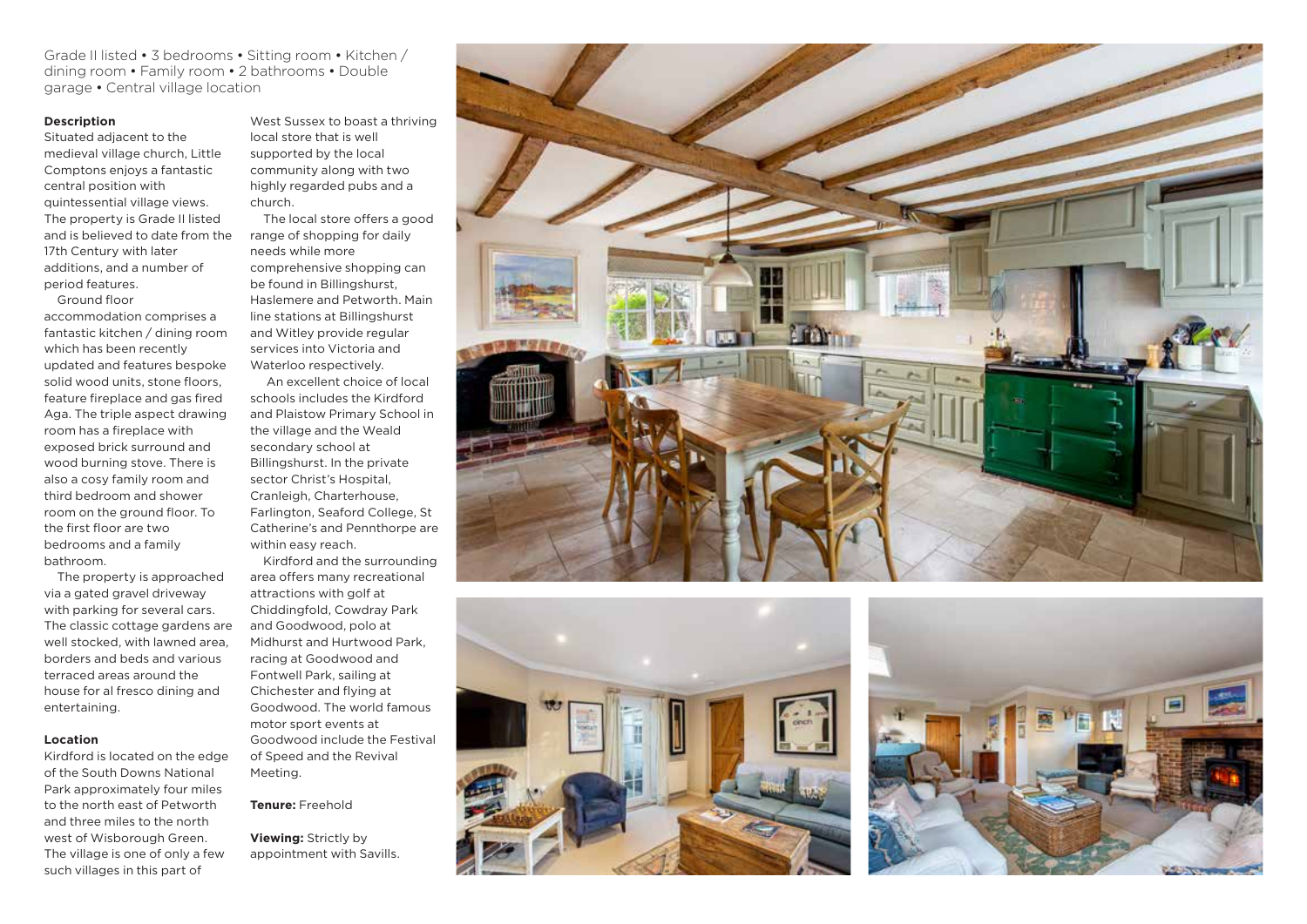